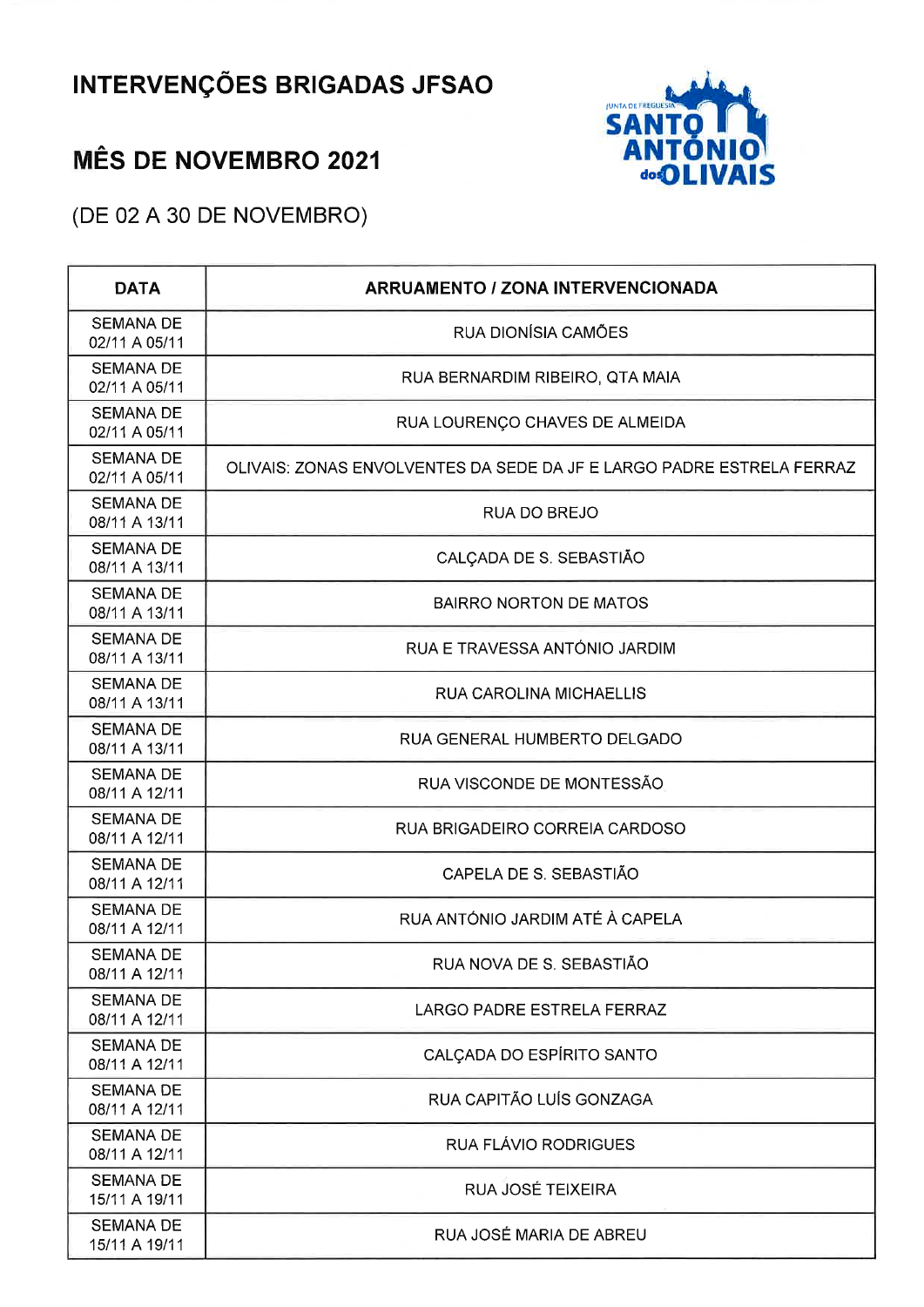| <b>SEMANA DE</b><br>15/11 A 19/11 | <b>RUA FONSECA PINTO</b>                                                       |
|-----------------------------------|--------------------------------------------------------------------------------|
| <b>SEMANA DE</b><br>15/11 A 19/11 | RUA RODRIGUES DE GUSMÃO                                                        |
| <b>SEMANA DE</b><br>15/11 A 19/11 | ESCADAS DE LIGAÇÃO DA RUA ANTÓNIO JARDIM À SOLUM (JUNTO AO PAVILHÃO<br>O.A.F.) |
| <b>SEMANA DE</b><br>15/11 A 19/11 | LÓIOS                                                                          |
| <b>SEMANA DE</b><br>15/11 A 19/11 | <b>RUA GIL VICENTE</b>                                                         |
| <b>SEMANA DE</b><br>15/11 A 19/11 | RUA EUGÉNIO DE CASTRO                                                          |
| <b>SEMANA DE</b><br>15/11 A 19/11 | <b>RUA ANTÓNIO NOBRE</b>                                                       |
| <b>SEMANA DE</b><br>15/11 A 19/11 | RUA E TRAVESSA PADRE AMÉRICO                                                   |
| <b>SEMANA DE</b><br>15/11 A 19/11 | RUA ALBERTO DE OLIVEIRA                                                        |
| <b>SEMANA DE</b><br>15/11 A 19/11 | RUA FALCÃO RESENDE                                                             |
| <b>SEMANA DE</b><br>15/11 A 19/11 | ESCADAS DA RUA PADRE MANUEL DA NÓBREGA                                         |
| <b>SEMANA DE</b><br>15/11 A 19/11 | RUA ANÍBAL LIMA                                                                |
| <b>SEMANA DE</b><br>15/11 A 19/11 | ANTIGA ESTRADA DO TOVIM                                                        |
| <b>SEMANA DE</b><br>15/11 A 19/11 | RUA LUÍS DE CAMÕES                                                             |
| <b>SEMANA DE</b><br>15/11 A 19/11 | URBANIZAÇÃO QUINTA DA MÃOZINHA E ESCADAS                                       |
| <b>SEMANA DE</b><br>15/11 A 19/11 | ESCOLA DE CASAL DO LOBO                                                        |
| <b>SEMANA DE</b><br>15/11 A 19/11 | RUA DA ESCOLA - CASAL DO LOBO                                                  |
| <b>SEMANA DE</b><br>15/11 A 19/11 | RUA DR. JOSÉ ALBERTO DOS REIS (FRENTE IPO)                                     |
| <b>SEMANA DE</b><br>22/11 A 26/11 | RUA CONDE DOM SISNANDO                                                         |
| <b>SEMANA DE</b><br>22/11 A 26/11 | RUA INFANTA DONA SANCHA                                                        |
| <b>SEMANA DE</b><br>22/11 A 26/11 | RUA INFANTA DONA TERESA                                                        |
| <b>SEMANA DE</b><br>22/11 A 26/11 | RUA BISPO DOM LUCÊNCIO                                                         |
| <b>SEMANA DE</b><br>22/11 A 26/11 | <b>BAIRRO DE CELAS</b>                                                         |
| <b>SEMANA DE</b><br>22/11 A 26/11 | TRAVESSA DA RUA LUÍS DE CAMÕES                                                 |
| <b>SEMANA DE</b><br>22/11 A 26/11 | <b>ESCOLA DA SOLUM</b>                                                         |
| <b>SEMANA DE</b><br>22/11 A 26/11 | <b>RUA RAPOSO MARQUES</b>                                                      |
| <b>SEMANA DE</b><br>22/11 A 26/11 | RUA JOSÉ SANTOS BESSA                                                          |